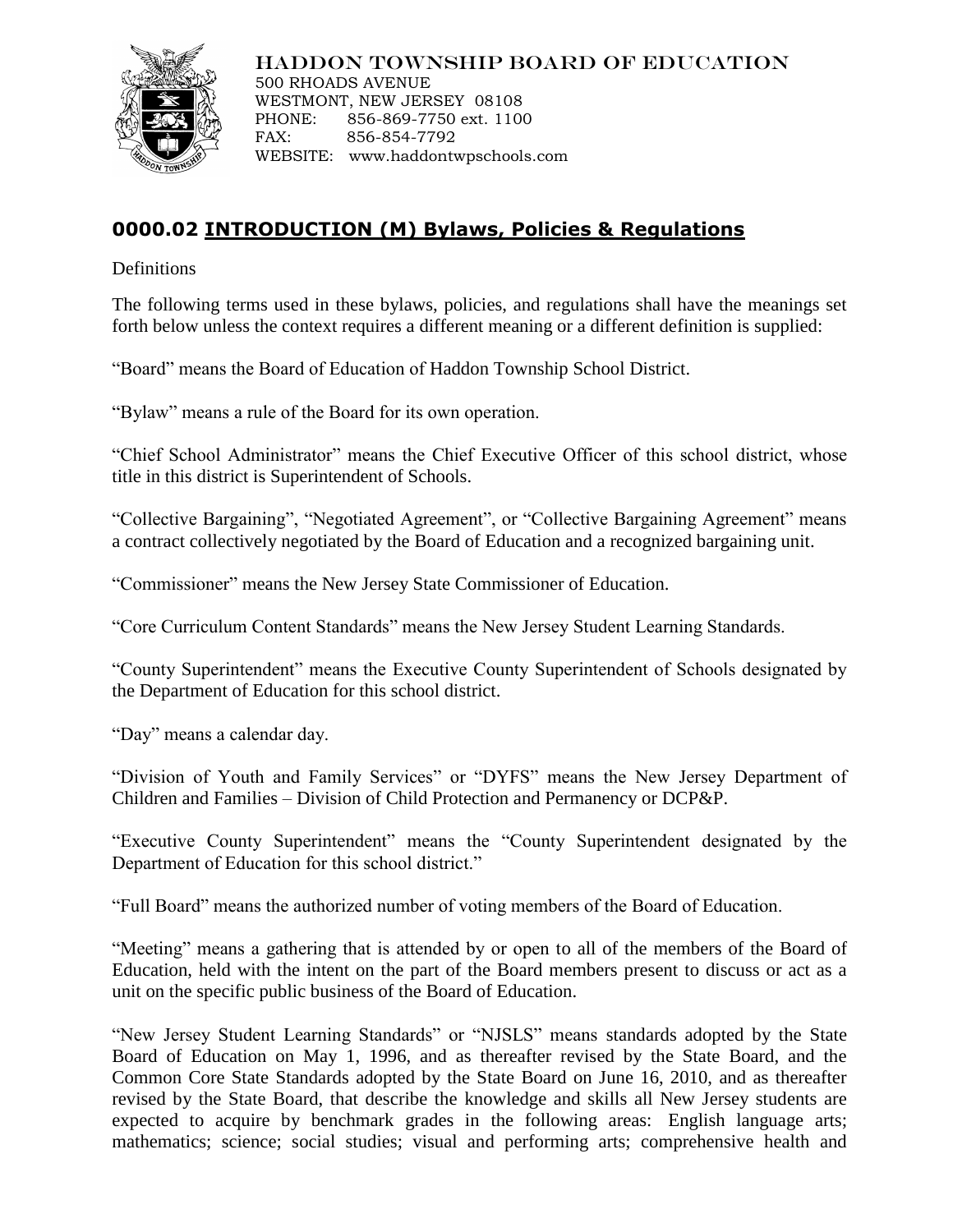physical education; world languages; technology; and 21st century life and careers. The standards are established for the provision of a thorough and efficient education pursuant to N.J.S.A. 18A:7F-46 and as a basis for the evaluation of school districts in accordance with N.J.A.C. 6A:30.

"Parent" means the natural parent(s), adoptive parent(s), legal guardian(s), foster parent(s), or parent surrogate(s) of a student. Where parents are separated or divorced, "parent" means the person or agency who has legal custody of the student, as well as the natural or adoptive parent(s) of the student provided such parental rights have not been terminated by a court of appropriate jurisdiction.

"Policy" means a Statement, formally adopted by the Board of Education, in which the Board recognizes the mandates and constraints of law, establishes practices and standards binding on staff members and students, and gives direction to the Superintendent.

"President" means the President of the Board of Education.

"Principal" means the administrator in charge of a school building or facility; except where prohibited by law, "Principal or designee" means the qualified person duly delegated by the Principal to discharge a particular duty in place of the Principal.

"Professional employee" means an employee who holds a position for which a certificate issued by the New Jersey State Board of Examiners is required.

"Pupil" means a student enrolled in a school in this district.

"Regulation" means a Statement developed and promulgated by the Superintendent that details the specific operations by which Board policy or a legal mandate is implemented.

"Secretary" means the Secretary of the Board of Education.

"Student" means a pupil enrolled in a school in this district.

"Superintendent" means the Chief School Administrator of this school district; except where prohibited by law, "Superintendent or designee" means the qualified person duly delegated by the Superintendent to discharge a particular duty in place of the Superintendent.

"Support staff member" means an employee who holds a position for which no certificate issued by the New Jersey State Board of Examiners is required.

"Teaching staff member" means an employee who holds a position for which a certificate issued by the New Jersey State Board of Examiners is required.

"Treasurer" means the Treasurer of School Moneys for this school district.

**Construction** 

The following rules of construction apply to these bylaws, policies and regulations: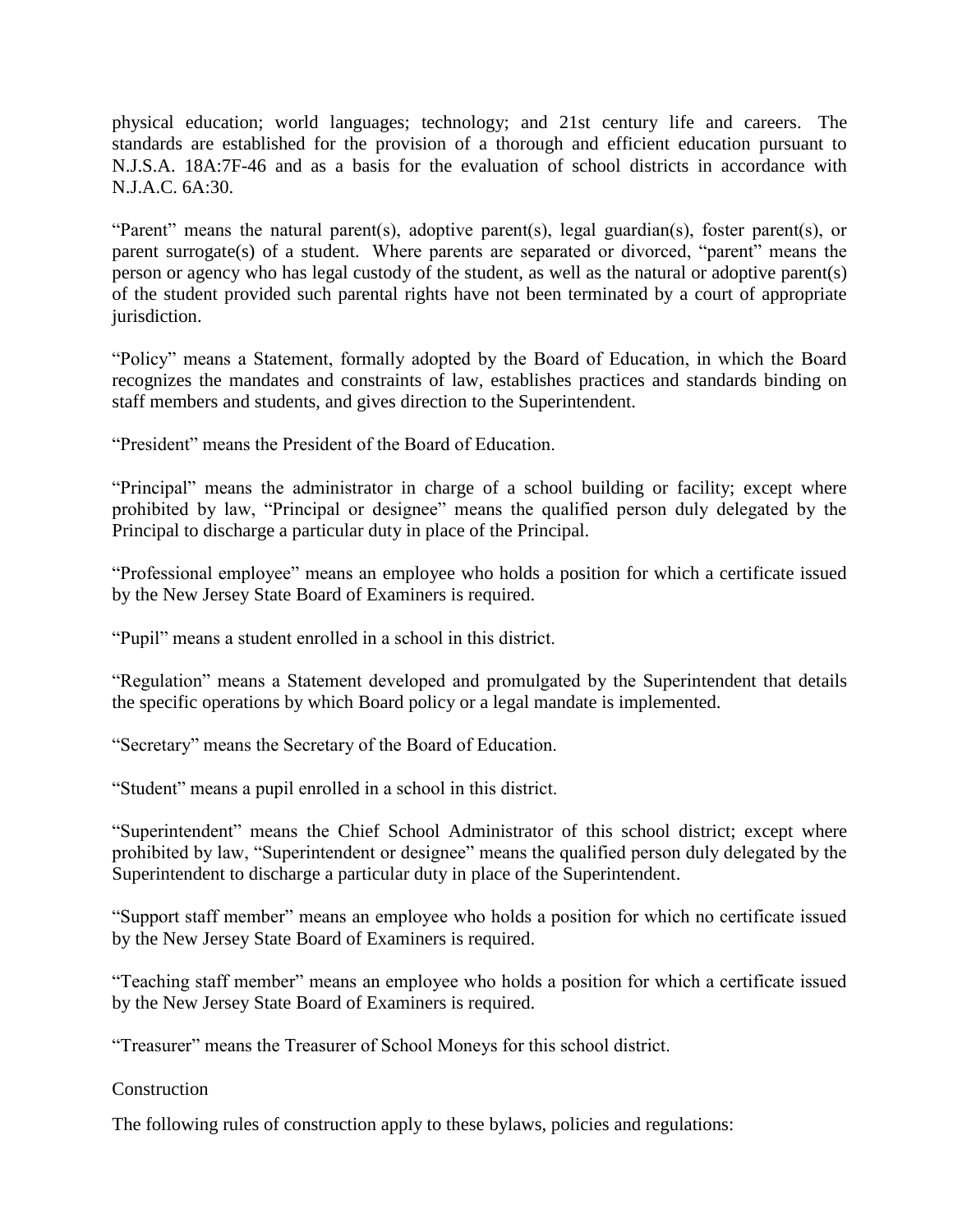- 1. Wherever possible, language shall be given its clear and ordinary interpretation;
- 2. Language shall be construed to have a meaning that complies with law;
- 3. In the event bylaws, policies and regulations conflict with one another, the later adopted bylaw, policy or regulation shall take precedence over the earlier, and the more specific bylaw, policy or regulation shall take precedence over the more general;
- 4. Except as otherwise provided by the context, the auxiliary verbs "shall," "will," and "must" indicate a mandated action, and the auxiliary verb "may" indicates an action that is permitted but is not mandated.

## Effectuation

Except as may otherwise be expressly provided, a bylaw, policy or regulation will become effective on the date it is adopted and a revised bylaw, policy or regulation will become effective on the date it is revised.

### **Citations**

Bylaws, policies and regulations may contain citations to the following codifications of State and Federal laws and regulations:

- 1. United States Code U.S.C.
- 2. United States Regulations Code of Federal Regulations (C.F.R.)
- 3. New Jersey Statutes
	- N.J.S.A. 2C Code of Criminal Justice N.J.S.A. 9 Children-Juvenile and Domestic Relations N.J.S.A. 10 Civil Rights N.J.S.A. 11 Civil Service N.J.S.A. 17 Corporations and Institutions for Finance and Insurance N.J.S.A. 18A Education N.J.S.A. 19 Elections N.J.S.A. 24 Food and Drug N.J.S.A. 26 Health and Vital Statistics N.J.S.A. 27 Highways N.J.S.A. 30 Institutions and Agencies N.J.S.A. 34 Labor and Worker's Compensation N.J.S.A. 36 Legal Holidays N.J.S.A. 39 Motor Vehicles and Traffic Regulation N.J.S.A. 41 Oaths and Affidavits N.J.S.A. 45 Professions and Affidavits N.J.S.A. 47 Public Records N.J.S.A. 52 State Government, Departments, and Officers